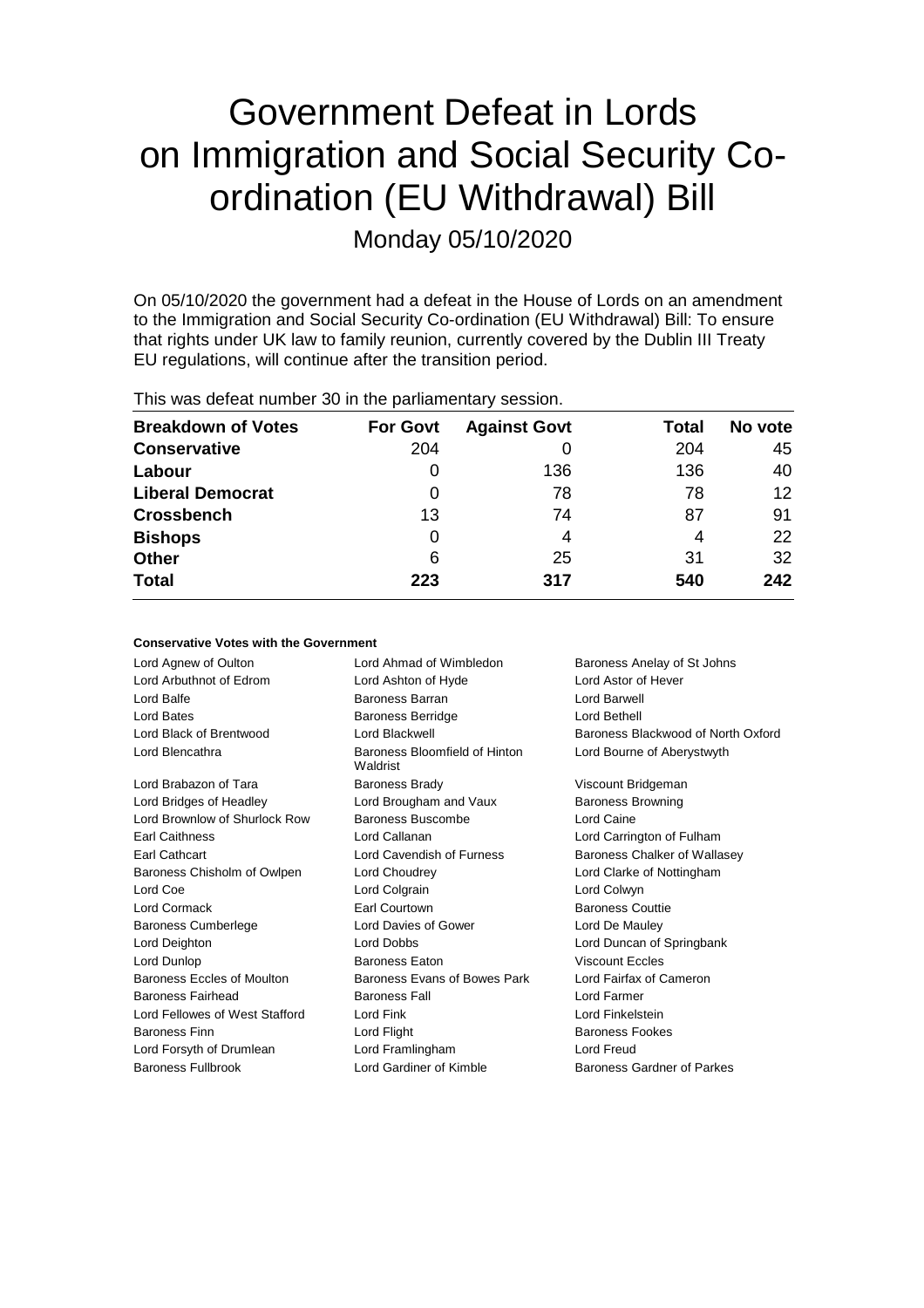Lord Garnier Lord Geddes Lord Gilbert of Panteg Lord Goldsmith of Richmond Park Lord Goodlad Viscount Goschen Lord Grade of Yarmouth Lord Greenhalgh Lord Griffiths of Fforestfach Lord Grimstone of Boscobel Lord Hague of Richmond Viscount Hailsham Lord Hamilton of Epsom Baroness Harding of Winscombe Lord Haselhurst Lord Hayward **Baroness Helic** Lord Henley **Lord Henley** Lord Herbert of South Downs Baroness Hodgson of Abinger Lord Horam Lord Howard of Rising **Lord Howard of Lympne** Earl Howe Lord Howell of Guildford Lord Hunt of Wirral Lord James of Blackheath Baroness Jenkin of Kennington Lord Keen of Elie Lord King of Bridgwater Lord Kirkhope of Harrogate Lord Lang of Monkton Lord Lansley Lord Leigh of Hurley **Lord Lilley** Lord Lilley **Carl Lindsay** Lord Lingfield **Earl Liverpool** Earl Liverpool Marquess of Lothian Lord Lucas Lord Mackay of Clashfern Lord Mancroft Baroness Manzoor Lord Marland Lord Marlesford Lord Maude of Horsham Lord McColl of Dulwich Lord McInnes of Kilwinning Lord McLoughlin **Baroness Meyer** Baroness Meyer Baroness Mobarik Baroness Mone Duke of Montrose Baroness Morgan of Cotes Baroness Morris of Bolton Baroness Morrissey Carolyness Morrissey Lord Naseby Lord Nash Baroness Neville-Jones Baroness Neville-Rolfe Baroness Newlove Baroness Newlove Baroness Nicholson of Winterbourne Baroness Noakes Lord Northbrook Lord Norton of Louth Lord O'Shaughnessy Lord Parkinson of Whitley Bay Lord Patten Baroness Penn **Baroness Pidding** Lord Pickles **Baroness Pidding** Lord Polak Lord Popat Lord Porter of Spalding Lord Price Lord Rana Lord Randall of Uxbridge Lord Ranger Baroness Rawlings Lord Reay Baroness Redfern Lord Renfrew of Kaimsthorn Lord Ribeiro Lord Risby **Lord Robathan** Baroness Rock **Baroness** Rock Lord Rose of Monewden Lord Rotherwick Lord Saatchi Baroness Sanderson of Welton Lord Sarfraz Lord Sassoon Baroness Sater **Baroness Scott of Bybrook** Baroness Seccombe Lord Selkirk of Douglas **Baroness Shackleton of Belgravia** Lord Sheikh Baroness Shephard of Northwold Lord Sherbourne of Didsbury Baroness Shields Lord Shinkwin Earl Shrewsbury Lord Smith of Hindhead Baroness Stedman-Scott Lord Sterling of Plaistow Lord Strathclyde Baroness Sugg **Lord Suri Lord Suri Lord Suri Lord Suri Lord Swinfen** Lord Taylor of Holbeach Lord Tebbit Lord Trefgarne Viscount Trenchard Lord True Lord Tugendhat Viscount Ullswater Lord Vaizey of Didcot Baroness Vere of Norbiton Baroness Verma Lord Vinson Lord Wei Lord Wharton of Yarm **Example 20** Lord Whitby **Baroness Wilcox** Lord Willetts **Baroness Williams of Trafford** Baroness Wyld Lord Young of Cookham Lord Young of Graffham Viscount Younger of Leckie

Lord Gold<br>
Lord Goodlad<br>
Lord Goodlad<br>
Lord Goodlad

#### **Conservative Votes against the Government**

#### **Labour Votes with the Government**

### **Labour Votes against the Government**

Baroness Amos **Example 2** Lord Anderson of Swansea Baroness Andrews Baroness Armstrong of Hill Top Lord Bach Baroness Bakewell Lord Bassam of Brighton Lord Beecham Lord Berkeley Baroness Blower **Lord Blunkett** Lord Bradley **Lord Bradley** 

Lord Adonis Lord Allen of Kensington Lord Alli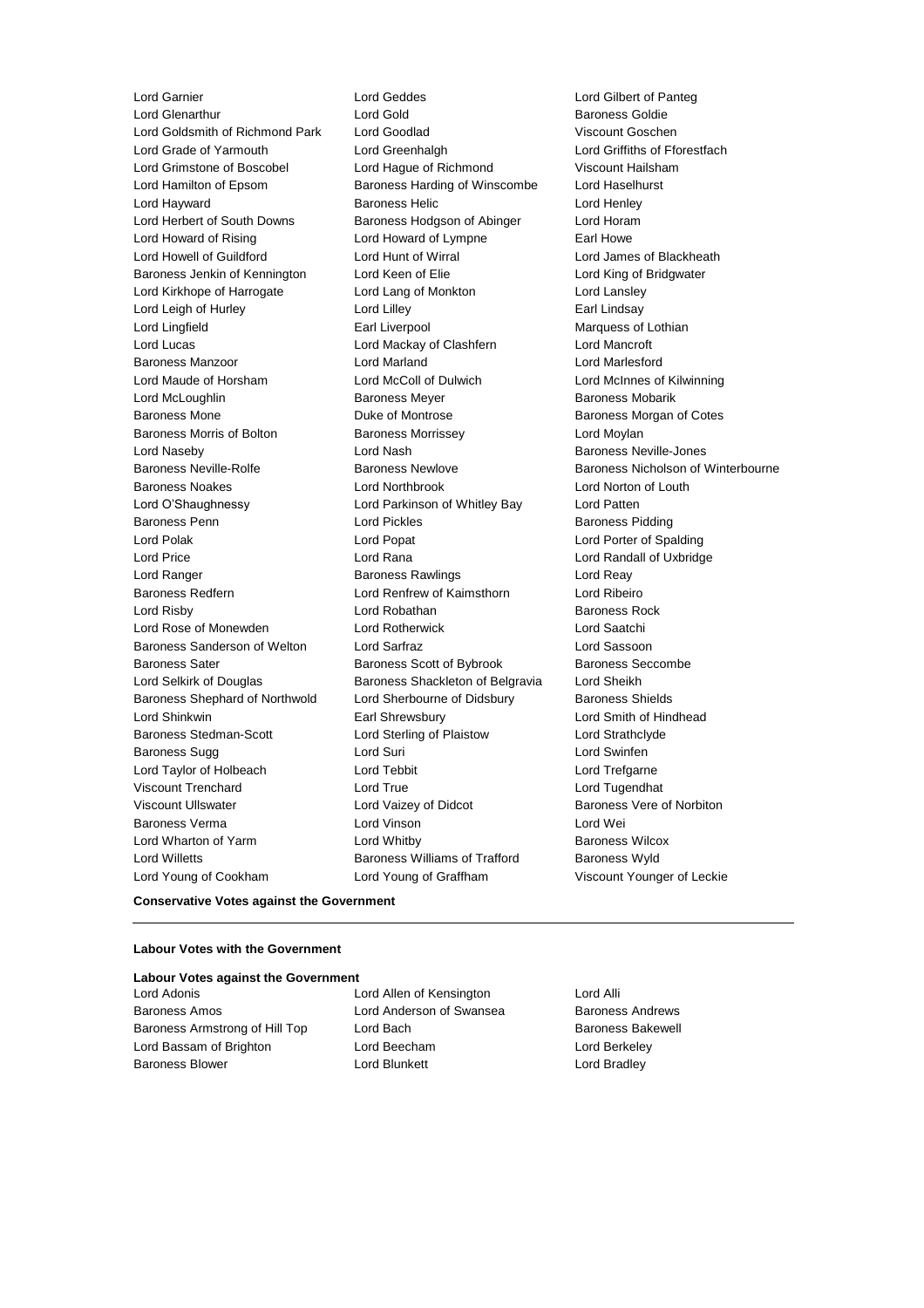Lord Brooke of Alverthorpe Lord Browne of Ladyton Baroness Bryan of Partick<br>
Lord Campbell-Savours Lord Carter of Coles Baroness Chakrabarti Lord Campbell-Savours Lord Carter of Coles Viscount Chandos Baroness Clark of Kilwinning Lord Clark of Windermere Baroness Cohen of Pimlico **Lord Collins of Highbury** Baroness Corston Baroness Crawley **Lord Cunningham of Felling** Lord Davidson of Glen Clova Lord Desai **Baroness Donaghy Lord Donoughue Lord Donoughue** Baroness Drake Lord Dubs Lord Eatwell Lord Elder Lord Faulkner of Worcester Lord Filkin Lord Foulkes of Cumnock Baroness Gale Lord Giddens Lord Glasman Baroness Golding Lord Goldsmith Baroness Goudie Lord Grantchester Lord Griffiths of Burry Port Lord Grocott Lord Hain Viscount Hanworth Lord Harris of Haringey Lord Haskel Lord Haughey Lord Haworth **Baroness Hayman of Ullock** Baroness Hayter of Kentish Town Baroness Healy of Primrose Hill Baroness Henig Baroness Hensen Baroness Hilton of Eggardon Lord Hollick Lord Howarth of Newport Lord Hoyle Baroness Hughes of Stretford Lord Hunt of Kings Heath Lord Hutton of Furness Baroness Jay of Paddington Baroness Jones of Whitchurch Lord Jones Lord Jordan Lord Judd Lord Kennedy of Southwark Baroness Kennedy of The Shaws Baroness Kingsmill **Baroness Lord Knight of Weymouth** Baroness Lawrence of Clarendon Lord Layard **Lord Leitch** Lord Leitch Lord Lennie Lord Levy Baroness Liddell of Coatdyke Lord Liddle Lord Lipsey Baroness Lister of Burtersett Lord MacKenzie of Culkein Baroness Mallalieu Lord Mandelson Baroness Massey of Darwen Lord Maxton Lord McAvoy Baroness McDonagh Baroness McIntosh of Hudnall Lord McKenzie of Luton Lord McNicol of West Kilbride Lord Mendelsohn Lord Monks Baroness Morgan of Huyton Baroness Morris of Yardley **Lord Murphy of Torfaen** Baroness Nye **Baroness Osamor** Baroness Osamor **Lord Ponsonby of Shulbrede** Baroness Primarolo **Baroness Prosser** Baroness Quin Baroness Ramsay of Cartvale Baroness Rebuck Lord Reid of Cardowan Lord Rooker **Lord Rosser** Lord Rosser **Baroness Royall of Blaisdon** Lord Sawyer **Baroness Sherlock** Viscount Simon Baroness Smith of Basildon Baroness Smith of Gilmorehill Lord Snape Lord Soley Lord Stevenson of Balmacara Baroness Taylor of Bolton Baroness Thornton **Communist Construction** Lord Touhig Lord Triesman Lord Triesman Lord Turnicliffe **Lord Turnberg Community** Baroness Warwick of Undercliffe Lord Watson of Invergowrie Lord Watts Lord West of Spithead Baroness Wheeler **Baroness Whitaker** Lord Whitty Baroness Wilcox of Newport Lord Wills **Lord Winston** Baroness Young of Old Scone

#### **Liberal Democrat Votes with the Government**

#### **Liberal Democrat Votes against the Government**

| Baroness Bakewell of Hardington<br><b>Baroness Barker</b><br>Mandeville | Lord Beith                     |
|-------------------------------------------------------------------------|--------------------------------|
| Baroness Benjamin<br>Baroness Bonham-Carter of Yarnbury                 | Baroness Bowles of Berkhamsted |
| Lord Bradshaw<br><b>Baroness Brinton</b>                                | Lord Bruce of Bennachie        |
| Lord Burnett<br><b>Baroness Burt of Solihull</b>                        | Lord Campbell of Pittenweem    |
| Lord Chidgey<br>Lord Clement-Jones                                      | Lord Dholakia                  |
| <b>Baroness Doocey</b><br><b>Baroness Featherstone</b>                  | Lord Foster of Bath            |
| Lord Fox<br>Baroness Garden of Frognal                                  | Lord German                    |
| Lord Goddard of Stockport<br>Lord Greaves                               | <b>Baroness Grender</b>        |
| <b>Baroness Hamwee</b><br><b>Baroness Humphreys</b>                     | Lord Hussain                   |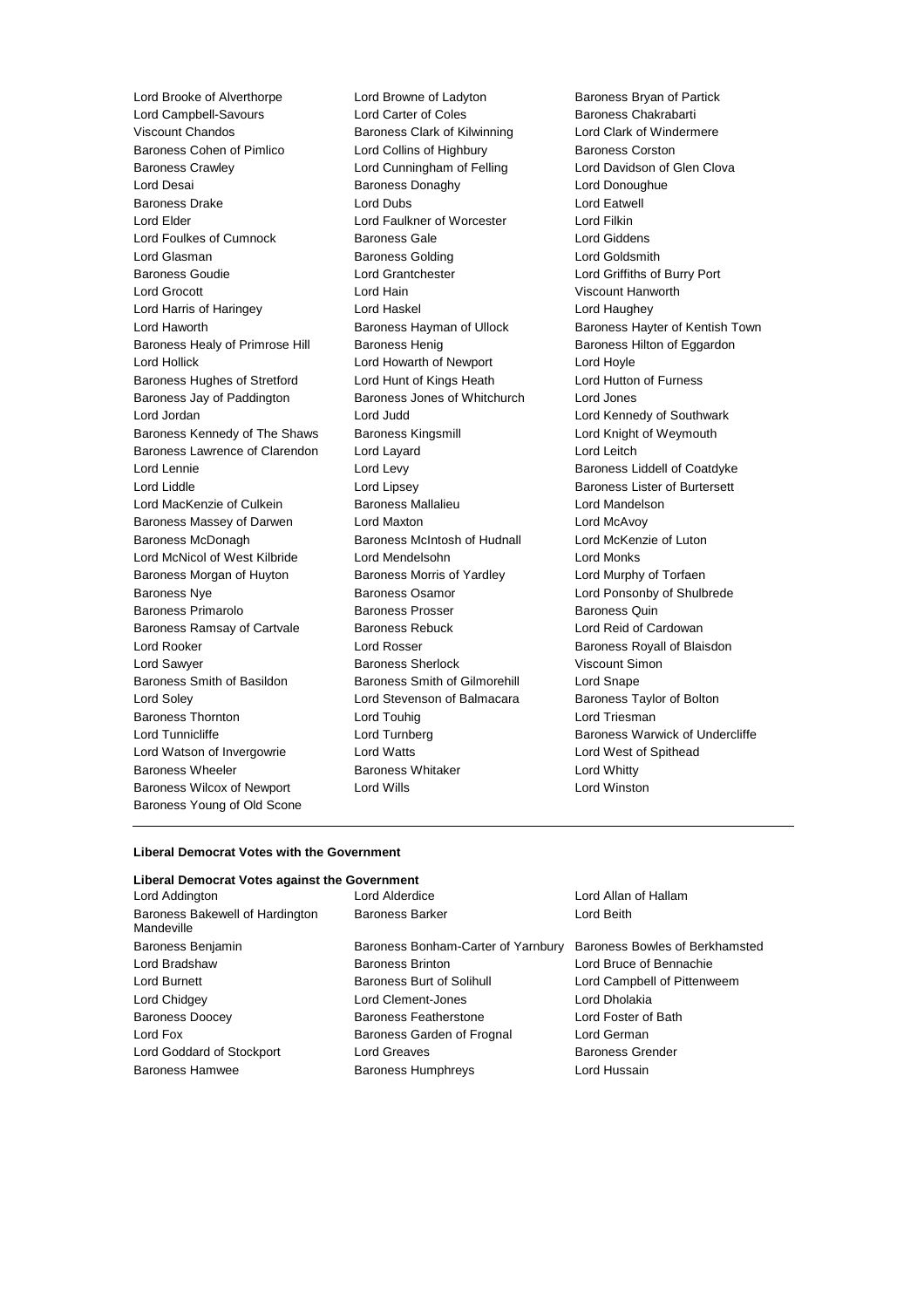| Baroness Hussein-Ece             |
|----------------------------------|
| Lord Jones of Cheltenham         |
| Baroness Ludford                 |
| Lord Newby                       |
| Lord Paddick                     |
| Baroness Pinnock                 |
| Lord Redesdale                   |
| Baroness Scott of Needham Market |
| Lord Shipley                     |
| Lord Stephen                     |
| Lord Strasburger                 |
| I ord Taverne                    |
| Baroness Thomas of Winchester    |
| Viscount Thurso                  |
| Baroness Tyler of Enfield        |
| <b>Baroness Walmsley</b>         |

Baroness Janke Baroness Jolly Baroness Kramer Lord Lee of Trafford Lord Marks of Henley-on-Thames Lord McNally Baroness Northover **Lord Oates** Lord Palmer of Childs Hill Baroness Parminter Baroness Randerson **Baroness Randerson** Lord Razzall Lord Rennard **Lord Roberts of Llandudno** Lord Sharkey **Baroness Sheehan** Lord Shutt of Greetland Baroness Smith of Newnham Lord Stoneham of Droxford Lord Storey Lord Stunell **Baroness** Suttie Lord Taylor of Goss Moor Lord Teverson Lord Thomas of Gresford Baroness Thornhill Lord Tope Lord Tyler Lord Wallace of Saltaire **Lord Wallace of Tankerness** Lord Willis of Knaresborough Lord Wrigglesworth

#### **Crossbench Votes with the Government**

Lord Carrington **Baroness Cavendish Little Venice** Baroness Deech Earl Erroll **Example 20** Example 20 Lord Green of Deddington Baroness Hogg Lord Houghton of Richmond Lord Patel Lord Powell of Bayswater Lord Smith of Kelvin

## **Crossbench Votes against the Government**

Lord Berkeley of Knighton **Lord Best** Lord Best **Lord Bichard** Lord Birt **Baroness Boothroyd** Viscount Brookeborough **Viscount Brookeborough** Lord Brown of Eaton-under-Heywood Baroness Bull **Lord Butler of Brockwell** Baroness Campbell of Surbiton Lord Carlile of Berriew Lord Chartres Earl Clancarty Baroness Clark of Calton Viscount Colville of Culross Baroness Coussins **Baroness Cox Lord Craig of Radley** Lord Cromwell **Baroness D'Souza** Baroness D'Souza Baroness Falkner of Margravine Baroness Finlay of Llandaff **Lord Freyberg** Baroness Greengross **Baroness** Greengross Lord Greenway Baroness Grey-Thompson Lord Hannay of Chiswick Baroness Hayman **Lord Hennessy of Nympsfield** Baroness Hollins Lord Hope of Craighead Lord Hylton Lord Kakkar Lord Kerr of Kinlochard Lord Kerslake Baroness Kidron Lord Kilclooney **Lord Laming Lord Laming** Baroness Lane-Fox of Soho Lord Low of Dalston Earl Lytton Lord Macdonald of River Glaven Lord Macpherson of Earl's Court Lord Mair Baroness Masham of Ilton Baroness Meacher **Baroness Morgan of Drefelin** Baroness Murphy Baroness Neuberger **Baroness O'Loan** Lord Pannick Baroness Prashar Lord Ramsbotham Lord Ravensdale Lord Rees of Ludlow Lord Rowe-Beddoe Lord Russell of Liverpool Earl Sandwich **Lord Singh of Wimbledon** Duke of Somerset Earl Stair Baroness Stern Lord Stirrup Lord Thomas of Cwmgiedd Lord Trevethin and Oaksey Lord Vaux of Harrowden Lord Walker of Aldringham Baroness Watkins of Tavistock Viscount Waverley Duke of Wellington Lord Wilson of Dinton

Lord Aberdare Lord Adebowale Lord Alton of Liverpool

Lord Boyce Lord Cameron of Dillington Lord Carey of Clifton

#### **Bishop Votes with the Government**

| <b>Bishop Votes against the Government</b> |                  |                            |
|--------------------------------------------|------------------|----------------------------|
| Bishop of Carlisle                         | Bishop of Oxford | <b>Bishop of Rochester</b> |
| Bishop of Southwark                        |                  |                            |